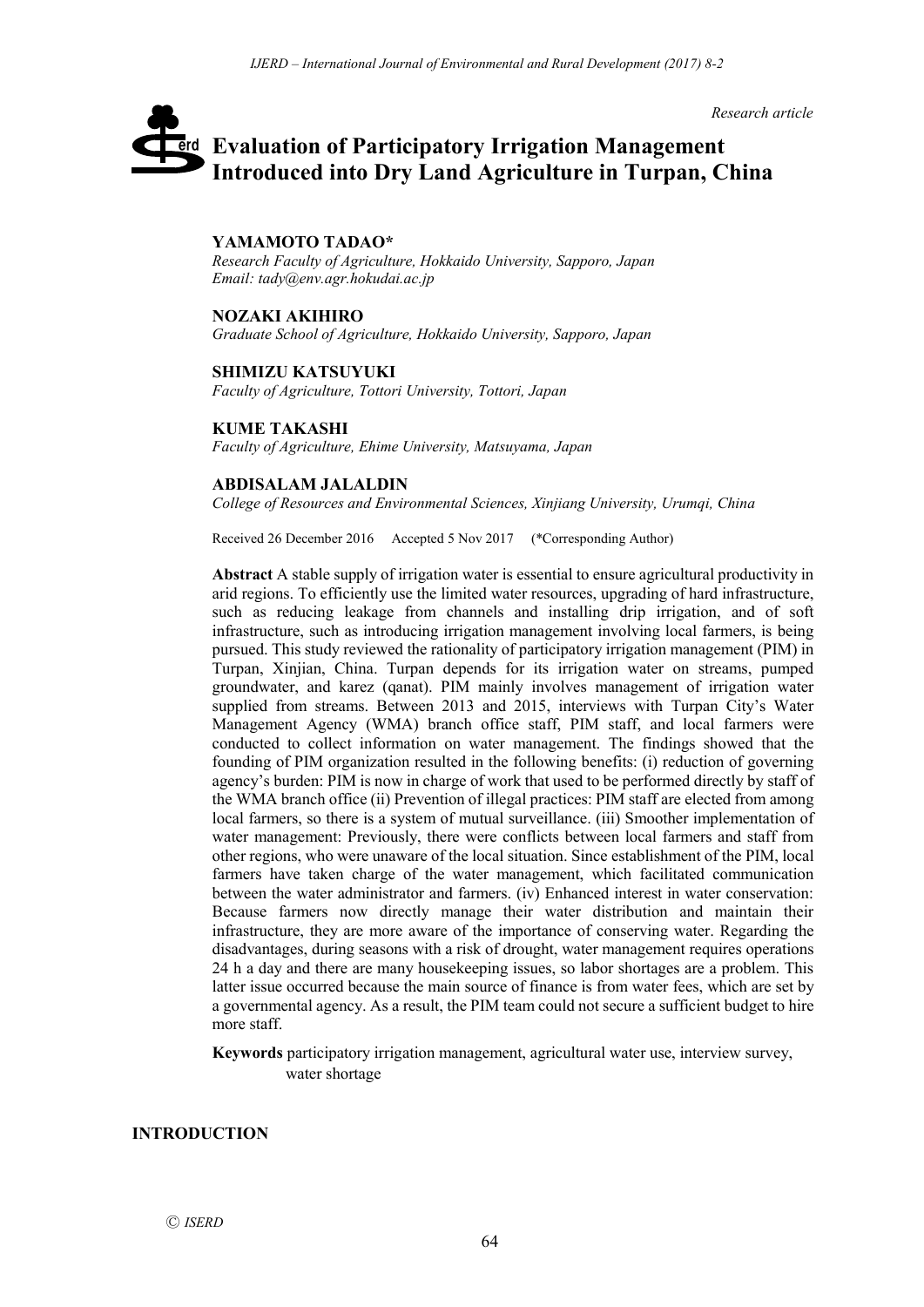Irrigated agriculture is employed in the dry climate of Turpan, China. In this area, oasis agriculture was undertaken before the 1960s. After the 1960s, many dams and irrigation canals were constructed, and water was taken from many rivers for agricultural use. In addition, modern irrigation agriculture spread via the use of groundwater obtained by digging wells. However, recently, securing irrigation water has been difficult due to the increasing demands from industry and domestic users. Water shortages have also occurred because of inadequate cooperation between the sectors of land development and water resource development in China (Yamamoto et al., 2006). To prevent water shortages, the delivery rate of water has been improved by lining irrigation canals, and more water resources were developed by digging more wells (Jalaldin et al., 2005). Recently, in addition to such infrastructure, participatory irrigation management (PIM) by farmers has been introduced in this region due to the expectation that it would improve awareness of the importance of conserving water. Its introduction in this region occurred later than in other parts of China

In general, PIM aims to involve farmers themselves in irrigation operation and maintenance (Tanaka & Sato, 2003). PIM is a tool to manage irrigation water or irrigation systems to increase the efficiency of their use (Rattanatangtrakul, 2005). It can reduce government costs by reducing the number of staff (Raby, 2000). However, Pathasarathy (2000) indicated that although PIM has indeed led to better and smoother resolution of irrigation-related conflicts, reductions in government expenditure have not materialized. Many studies have analyzed the effect of PIM in these locations in monsoon areas, but the results have varied according to differences in the study area. In addition, few studies on the effect of PIM in semi-arid areas have been performed.

Moreover, there are many karezes around Turpan. A karez is a traditional groundwater system like a qanat, as found in the Middle East. The old karezes in this region were constructed 300 years ago and were used for agriculture and for water for daily uses for a long time. However, many karezes have now been abandoned due to the depletion of groundwater as a result of the digging of wells. In particular, farmers' own wells were dug haphazardly and the owners pumped up excessive groundwater. This excess water intake has also caused degradation of the regional ecology around outward flow of karezes.

# **OBJECTIVE**

To maintain a sustainable regional community and agriculture in this area, there is a need to construct an agricultural water use system in consideration of sustainable irrigated agriculture by conservation of traditional groundwater use system. To conserve groundwater resources, improvement of water management is required in this area. And it has been widely expected that PIM can improve issues in water management. Thus, the goals of this study are to understand the situation of agricultural water use and to evaluate the effects of PIM introduced recently via a case study based on Turpan.

# **METHODOLOGY**

Turpan district is located in the east of Xinjiang Uyghur Autonomous Region, in northwestern China, and is in a basin surrounded by mountains. This investigation focused on Meijiaoqou and Taerlang river basins in Turpan, a prefecture-level city. The climate in this location is considered to be BWk according to the Köppen-Geiger climate classification. The average annual temperature is 13.9°C, with a maximum of 49.6°C and a minimum of -28.7°C (Turpan Hydrology and Water Resources Observation Station HP, 2012). The annual discharge of each river is 80 million m3. Annual rainfall is under 50 mm, and the potential evaporation is 2,845 mm (JICA, 2006). Irrigation water depends on river intake, groundwater in wells, and karezes, the water of which is meltwater from snow and glaciers of Mt. Tienshan located to the north of the city. Irrigation methods are border and drip irrigation. The main crops are cotton, grape, corn, and wheat. Field surveys with interviews to understand changes of water supply and influence on water management by PIMs introduction were conducted from 2013 to 2015 in representatives of the water management agency, PIMs in Qiatekale Township on Meijiaoqou river basin and Yar Township on Taerlang river basin, and farmers (Fig.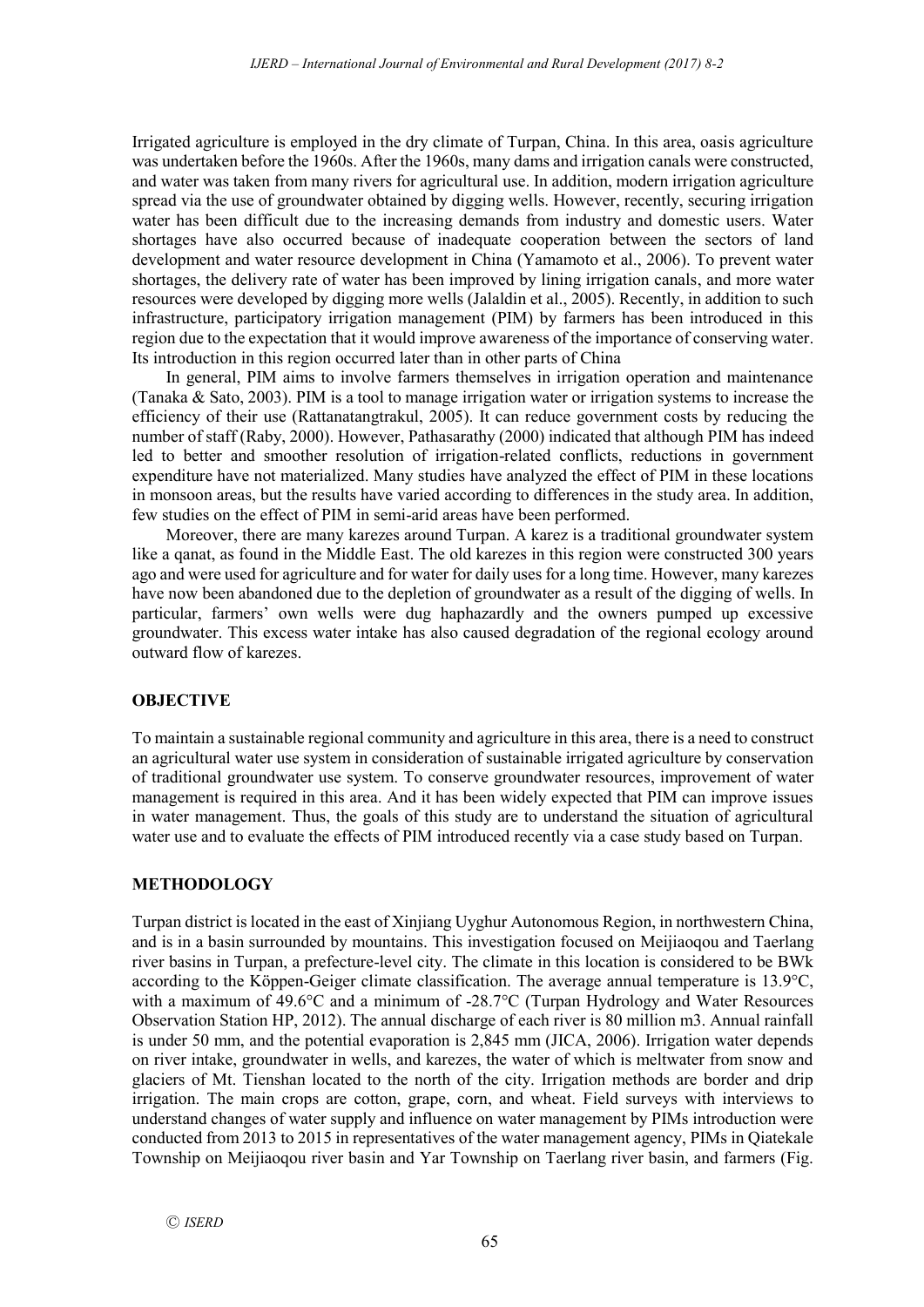1). In the interviews, in addition to above contents, we researched irrigation area, crop, problems on PIMs and etc.



**Fig. 1 Investigation area**

# **RESULTS AND DISCUSSION**

# **Changes of the Water Management Organization**

Figure 2 shows the common water management system for intake from a river in Xinjiang. This system matches that in Turpan. Before early 2000, the branch office of the WMA had managed the water supply from water resources to each township, and a representative farmer in the township and the branch office staff had conducted water distribution in the township. After late 2000, PIM gradually became involved in terminal water management. Before introduction of PIM, branch offices at the township level had managed the water supply from large canals - primary or secondary - to farming blocks, and branch office staff and a representative farmer performed the water supply from small canals - tertiary and terminal canals - to each piece of farmland. After introduction of PIM, the branch offices managed only primary canals and each PIM managed secondary canals. PIM staff and a representative farmer dealt with the terminal water supply. In other words, farmers performed a key administrative role on behalf of government staff regarding the terminal water supply.

## **Crops and Water Resources**

The main crops cultivated in this area are grapes, corn, cotton, and wheat. The supplied water for agriculture consists of 44% river intake and 56% groundwater from wells and karezes. The river water is mainly used for grape irrigation. The groundwater is basically used for cotton, corn, and other crops, except grapes. Farmers do not use water by mixture of groundwater and river water even if they can use both resources. The reason for this is that the groundwater is not appropriate for growing grapes due to its higher salinity than river water, and its temperature is lower than that in this area. In addition, the wholesale price of grapes is higher than for other crops. Thus, farmers can obtain an adequate profit even if they pay the fee to use river water. This fee was 0.164 CNY (approximately  $$0.027$ )/m<sup>3</sup> in 2011, which consists of 0.136 CNY for the water resource fee and 0.028 CNY for the management fee. This water resource fee is a flat fee in this district, while the management fee is decided by Turpan WMA, along with the benefit area of the water facilities, length of the irrigation canal, and scale of division works of each PIM or branch office.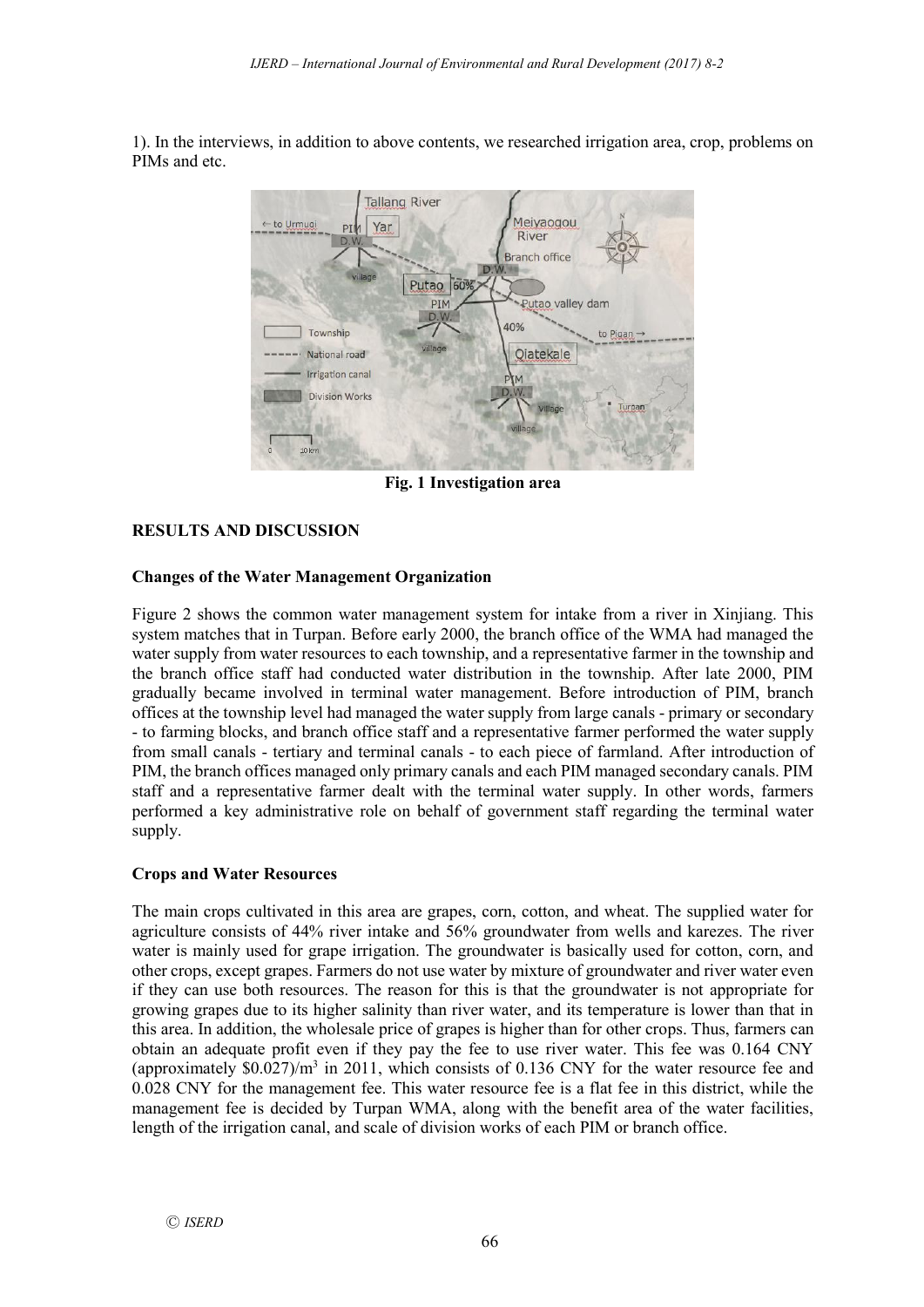

**Fig. 2 Changes in water management organization before and after PIM introduction**

|  | <b>Table 1 Outlines of each PIM</b> |  |  |
|--|-------------------------------------|--|--|
|--|-------------------------------------|--|--|

| Land use system                        | Yar PIM         | Qiatekale PIM        |  |
|----------------------------------------|-----------------|----------------------|--|
| Established                            | 2003            | 2007                 |  |
| Irrigation water supply river          | Taerlang        | Meijiaoqou           |  |
| (Intake water rate to river discharge) | $(100\%)$       | $(40\%)$             |  |
| Cultivated area (ha)                   | 5,467           | 6,667                |  |
| Number of villages in PIM              | 22              | 12                   |  |
| Number of PIM staff                    | 13              | 11                   |  |
|                                        | (Two vacancies) |                      |  |
| Monthly salary $(\$)$                  | 240             | 240                  |  |
| Main crops                             | Grapes (90)     | Grapes (30)          |  |
| (% of total cultivated area)           | Vegetables (10) | Corn $&$ cotton (70) |  |

Concerning groundwater use, the water management organization has managed only public wells and has deregulated private wells. Therefore, there was no water fee for groundwater use, and farmers only had to pay for the electricity to pump up the water. However, to protect groundwater resources, from 2011 the local government decided to prohibit the digging of new wells and to charge a property fee for those with existing private wells.

## **Outline of PIM in Turpan**

Each PIM is an agricultural water management association operated by representative farmers in each town. Table 1 shows the outline of each PIM. Branch offices of the WMA are higher-level components of the organization of PIMs (Fig. 2). There are currently 13 staff members at Yar PIM and 11 at Qiatekale PIM. Each PIM also has a public servant from Turpan WMA acting as an accountant. Except for the loaned staff, the others are elected by farmers at the town level National People's Congress. The term of PIM chairman lasts for five years, but the chairman can be dismissed regardless of the term if they do wrong.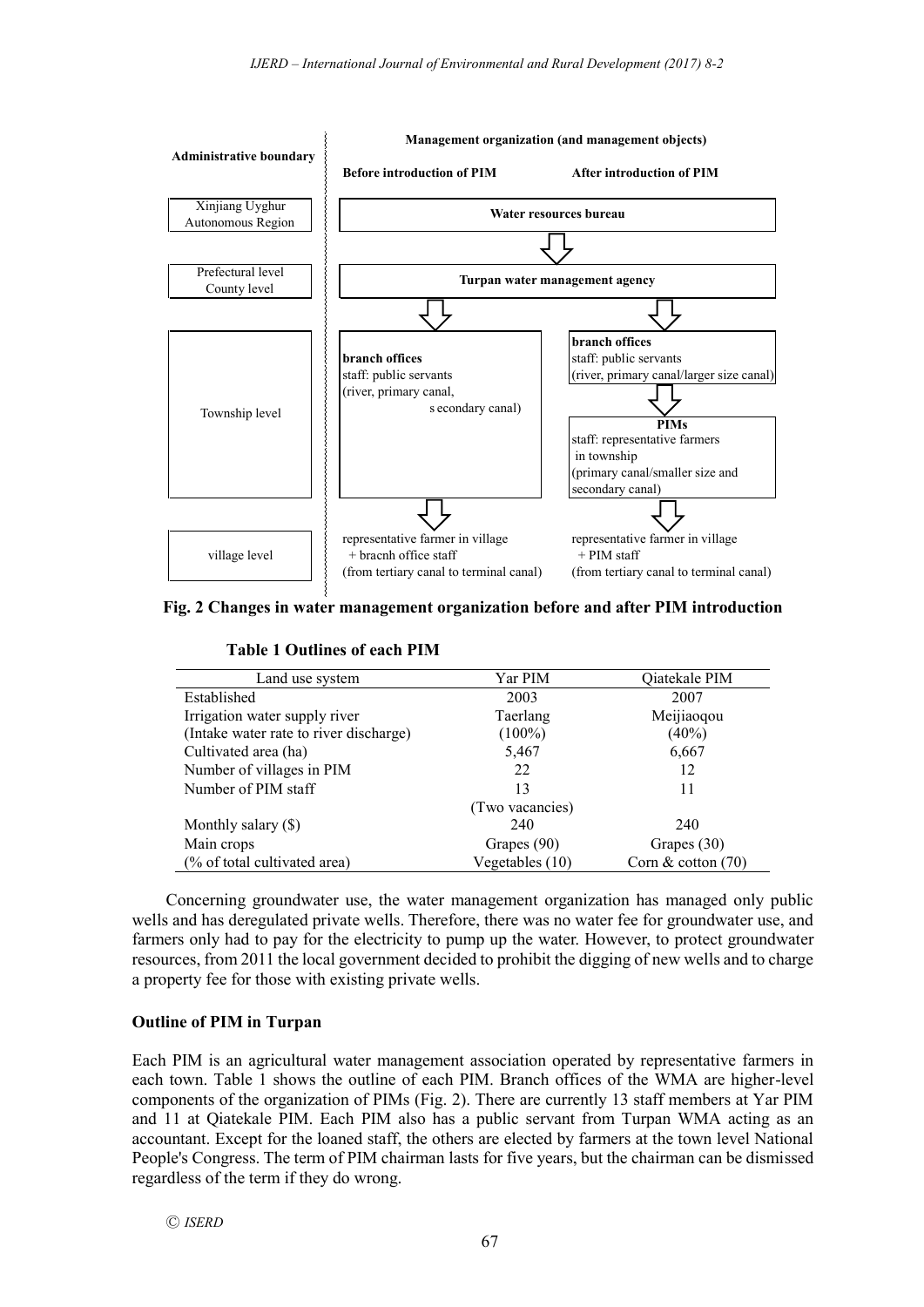The main duties of PIM are to manage the water supply to villages via smaller canal, secondary or tertiary canal, to record the quantity of supplied water, to maintain water supply facilities, and to collect water fees. PIM manages only the river water and has no involvement in groundwater use. During summer, when water shortages are more likely, PIM supplies water to each village by rotation supply. The rotation system and the supplied water volume are decided in consideration of the number of wells, cultivated area, and growth situation in each village. PIM records the supplied water volume and collected water fee, as calculated by a specific method. The water fee and supplied water volume are determined each month. Some of this collected water fee is allocated for the salary of PIM staff and administrative expenses to maintain the water supply facilities. PIM has no right to decide the water fee; it is instead decided by a higher-level organization, Turpan District WMA. Moreover, it is a custom that the loaned staff from the WMA is in charge of accounting.

# **Merits of PIM in Turpan**

PIM has attracted attention as intangible methods of rationalization of agricultural water management in China. This is because it is thought that the introduction of PIM can increase efficiency in water management by promoting voluntary irrigation management by farmers (Drainage and Rural Water Division, 2007). We identified four merits of PIM from interviews with PIM staff and farmers.

**(a) Decreasing government expenditure:** Before PIM establishment, each branch office of Turpan WMA had been in charge of water management in each town. Since PIM establishment, representative farmers have performed some of the management that was previously conducted at town level by the branch offices. This could allow local government to reduce personnel expenses by reducing the number of government workers.

**(b) Prevention of illegal practices:** Farmers were aware of cases of branch office staff undertaking illegal practices before PIM establishment. However, if such practices are identified now, farmers can remove the staff from their post because the PIM staff are representatives of the farmers and elected by a congress. In addition, it is indicated that PIM staff have less incidence of illegal behavior because they have neighborly relations with the farmers in their controlled area and are under mutual surveillance. This follows the finding in a previous study by Hui et al. (2007).

**(c) Facilitating water management:** Conflict about the distribution of water can more easily arise between users in arid areas where there is a chronic water shortage. In Turpan, such conflict also occurred between farmers and water management staff before PIM was established. Many staff members came from other areas and did not understand the typical water use in the townships or villages. However, establishment of PIM provided opportunities for greater understanding and contributed to smooth water use management. This effect is accepted in a previous study by S. Shindo and K. Yamamoto (2017). One identified merit was that farmers could more easily give their opinions about water distribution because PIM staff is now from the same area and understand their local customs and the details of the irrigation situation.

**(d) Improvement of farmers' awareness of the importance of conserving water:** After establishment of PIM, farmers are directly involved in water distribution and the maintenance of facilities. This improves their awareness of the importance of conserving water via their understanding of the present condition of regional water resources.

The results of interviews on the introduction of PIM could help to rationalize water management in Turpan. However, some problems were revealed from the interviews with PIM staff. For example, they consider it difficult having to work day and night in periods with severe water shortages. They desire an increase in staff because they feel that current staffing levels are inadequate. However, the budget prevents an increase of staff under current conditions.

# **CONCLUSION**

We considered agricultural water use in Turpan from the perspective of change in the management organization. There are wells and karezes in this area and the pumping up of groundwater affected the water resources of the karezes. Preventing karezes was required to maintain the groundwater